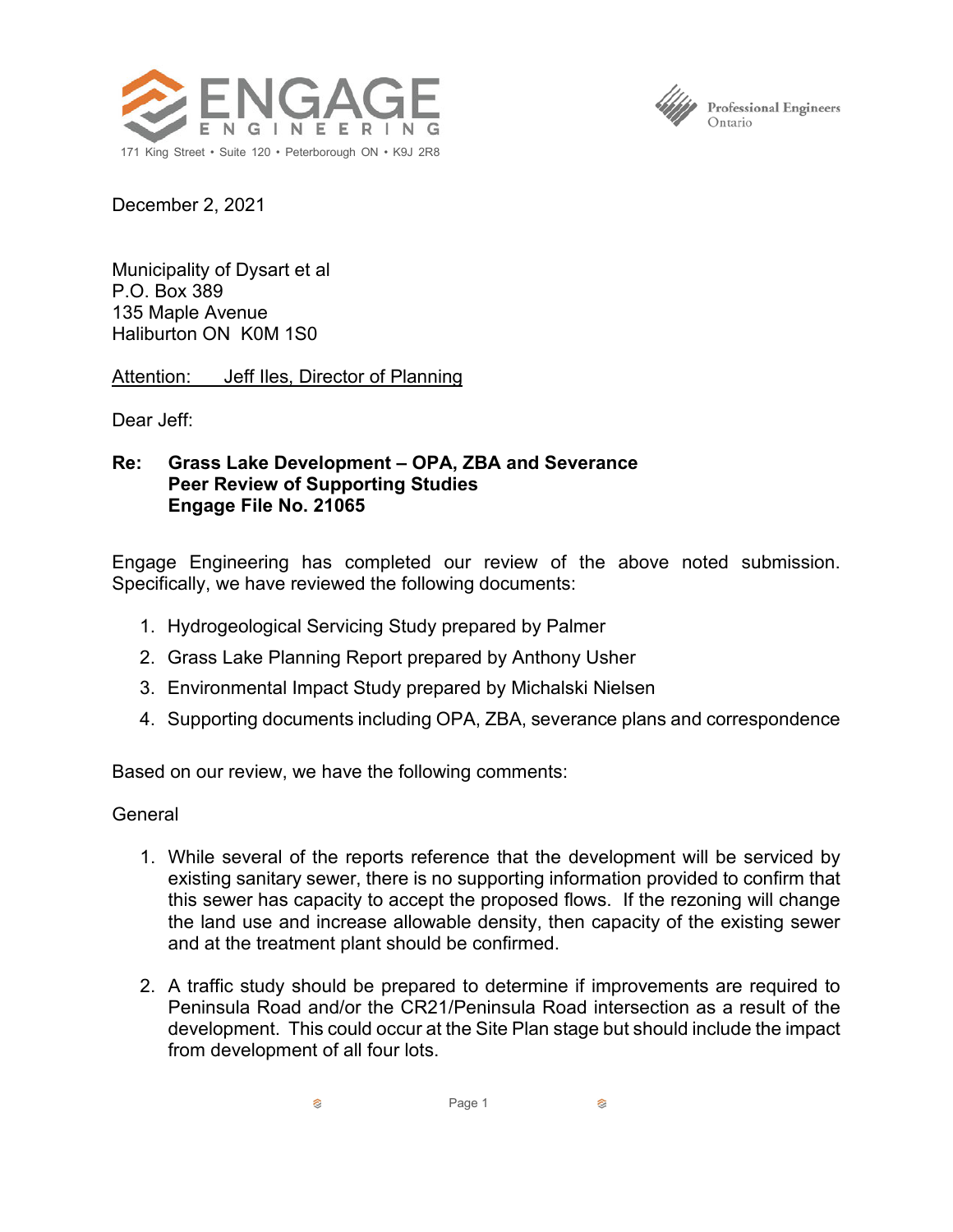



## Hydrogeological Study

1. We concur with the findings in the report that demonstrates that there is sufficient capacity and quality of drinking water for Lots 1, 2 and 3. The report is not clear that there is a viable water supply for Lot 4 and in fact recommends further investigation. We would recommend that if the severance proceeds that a holding provision (or similar planning tool) be applied to Lot 4 until such time as a subsequent study confirms adequate supply of potable water.

## Environmental Impact Study

- 1. Section 4.2 discusses the need to protect water quality but does not provide any specific recommendations or mitigation measures.
- 2. Section 4.4.3 indicated that the site contained suitable habitat for blandings turtles but no blandings turtles were observed. Correspondence received by the Municipality from neighbours documents the presence of blandings turtles at the site. It is recommended that this information be provided to the consultant so they can review. It appears that protection and mitigation measures for this species should be included.
- 3. The report does not provide any specific rationale for the proposed buffers to the wetland and the pond. Discussion should be provided on how these buffers were determined and how they provide the necessary protection for these features.
- 4. Section 5.2 includes a recommendation that allows for encroachment into the buffers; this defeats the purpose and effectiveness of the buffers and should be removed.
- 5. Section 5.2 includes a recommendation to allow a viewing platform to be constructed over a portion of the pond. It does not provide any discussion for how this may impact the function of the pond and any mitigation measures that should be in place.
- 6. Similarly, the report recommends a passive dock be permitted at the shoreline of Grass Lake. The report should include best practices or mitigation measures for the dock to reduce impact to the shoreline and wetland.
- 7. The report does not include any recommendations or mitigation measures related to construction activity. The report should include recommendations related to: